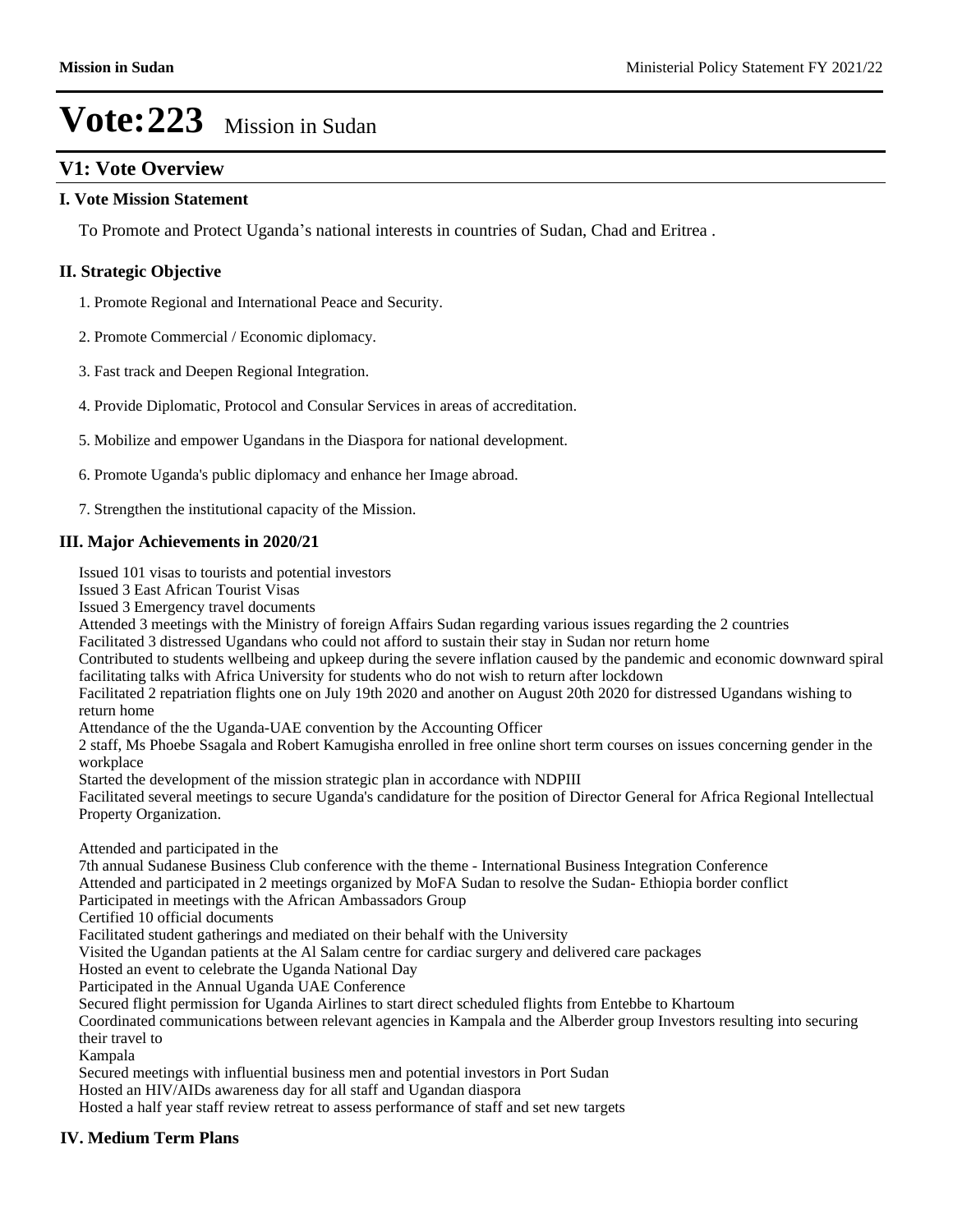i. Promote Regional and International Peace and Security especially by mediating in conflict situations developing in the region, observing peaceful elections in neighboring countries, managing the strategic shared natural and infrastructure resources, deepening integration; Commission the Nile Basin Commission and conclude the Nile Basin Agreement; and Demarcation of Uganda's Border for regional stability.

ii. Promote Commercial / Economic diplomacy (Promote Exports, Promote inward Foreign Direct Investment (FDI), Promote Tourism, Develop and Transfer Technology) for increased foreign exchange earnings and job creation.

iii. Fast track and Deepen Regional Integration which will create more opportunities for Ugandans to do trade and commerce.

i. Continue to provide Protocol, Consular and Diplomatic services in Sudan, Chad, and Eritrea including addressing the needs of distressed Ugandans abroad.

ii. Mobilization and empowerment of the Ugandans in the Diaspora for National Development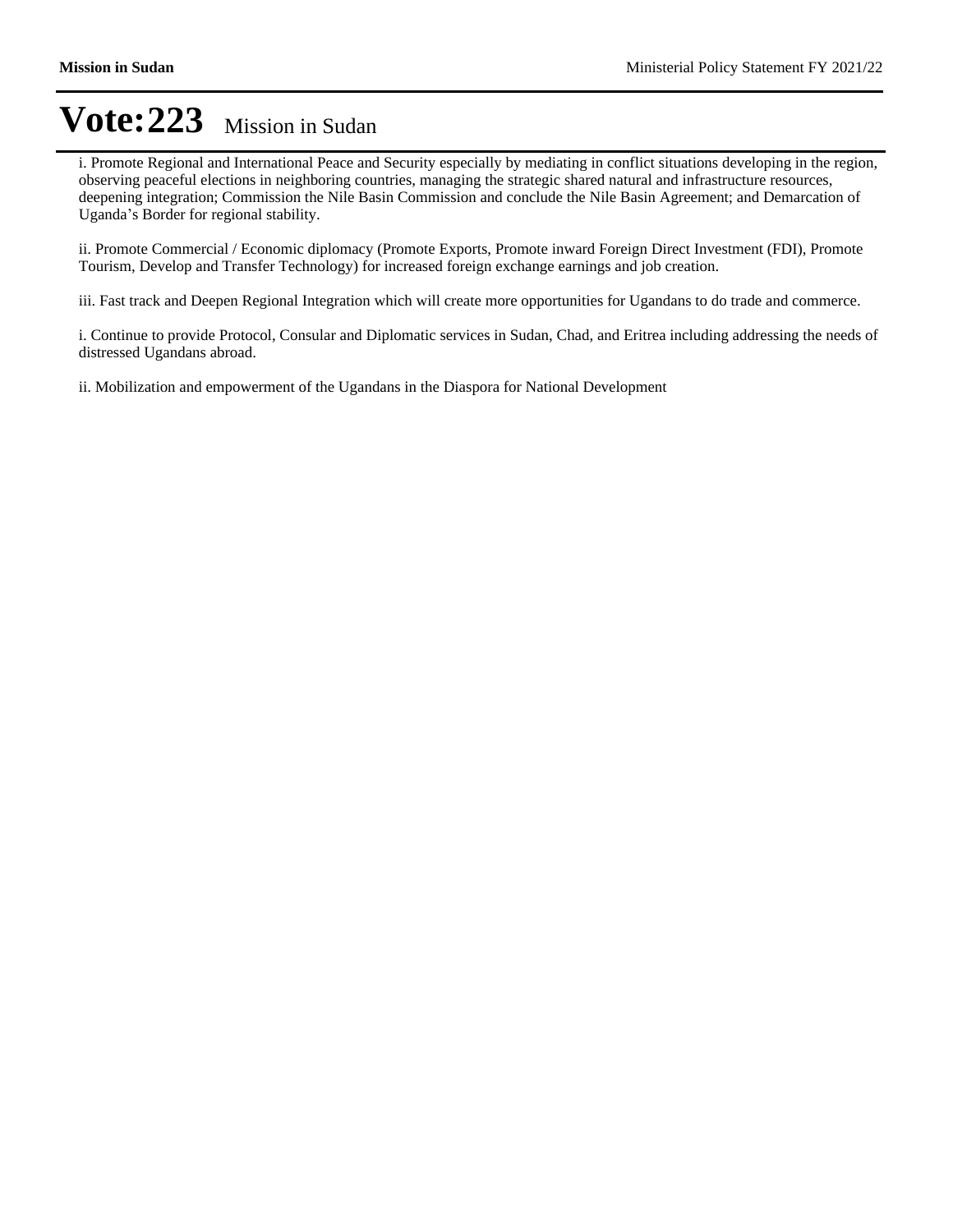# **V. Snapshot Of Medium Term Budget Allocations**

**Table 5.1: Overview of Vote Expenditures (UShs Billion)**

|                                                      |                    |                    | 2020/21       |                                           |         | <b>MTEF Budget Projections</b> |         |         |         |
|------------------------------------------------------|--------------------|--------------------|---------------|-------------------------------------------|---------|--------------------------------|---------|---------|---------|
|                                                      |                    | 2019/20<br>Outturn | <b>Budget</b> | <b>Approved Expenditure</b><br>by End Dec | 2021/22 | 2022/23                        | 2023/24 | 2024/25 | 2025/26 |
| <b>Recurrent</b>                                     | Wage               | 0.609              | 0.609         | 0.304                                     | 0.609   | 0.609                          | 0.609   | 0.609   | 0.609   |
|                                                      | Non Wage           | 3.446              | 3.350         | 1.667                                     | 3.350   | 3.350                          | 3.350   | 3.350   | 3.350   |
| Devt.                                                | GoU                | 0.110              | 0.000         | 0.000                                     | 0.170   | 0.000                          | 0.000   | 0.000   | 0.000   |
|                                                      | Ext. Fin.          | 0.000              | 0.000         | 0.000                                     | 0.000   | 0.000                          | 0.000   | 0.000   | 0.000   |
|                                                      | <b>GoU</b> Total   | 4.165              | 3.959         | 1.971                                     | 4.129   | 3.959                          | 3.959   | 3.959   | 3.959   |
| <b>Total GoU+Ext Fin (MTEF)</b>                      |                    | 4.165              | 3.959         | 1.971                                     | 4.129   | 3.959                          | 3.959   | 3.959   | 3.959   |
|                                                      | <b>Arrears</b>     | 0.000              | 0.000         | 0.000                                     | 0.000   | 0.000                          | 0.000   | 0.000   | 0.000   |
| <b>Total Budget</b>                                  |                    | 4.165              | 3.959         | 1.971                                     | 4.129   | 3.959                          | 3.959   | 3.959   | 3.959   |
|                                                      | <b>A.I.A Total</b> | N/A                | N/A           | N/A                                       | N/A     | N/A                            | N/A     | N/A     | N/A     |
|                                                      | <b>Grand Total</b> | 4.165              | 3.959         | 1.971                                     | 4.129   | 3.959                          | 3.959   | 3.959   | 3.959   |
| <b>Total Vote Budget</b><br><b>Excluding Arrears</b> |                    | 4.165              | 3.959         | 1.971                                     | 4.129   | 3.959                          | 3.959   | 3.959   | 3.959   |

### **Table 5.2: Budget Allocation by Programme (UShs Billion)**

|                                 | 2021/22 Draft Estimates |          |              |  |  |
|---------------------------------|-------------------------|----------|--------------|--|--|
| <b>Billion Uganda Shillings</b> | GoU                     | Ext. Fin | <b>Total</b> |  |  |
| Governance and Security         | 4.129                   | 0.000    | 4.129        |  |  |
| <b>Grand Total:</b>             | 4.129                   | 0.000    | 4.129        |  |  |
| <b>Total excluding Arrears</b>  | 4.129                   | 0.000    | 4.129        |  |  |

## **VI. Budget By Economic Clasification**

**Table V6.1 2020/21 and 2021/22 Budget Allocations by Item**

|                                       |       | 2020/21 Approved Budget |       |              |       | 2021/22 Draft Estimates |              |
|---------------------------------------|-------|-------------------------|-------|--------------|-------|-------------------------|--------------|
| Billion Uganda Shillings              | GoU   | Ext. Fin                | AIA   | <b>Total</b> | GoU   | Ext. Fin                | <b>Total</b> |
| <b>Output Class: Outputs Provided</b> | 3.959 | 0.000                   | 0.000 | 3.959        | 3.959 | 0.000                   | 3.959        |
| 211 Wages and Salaries                | 1.887 | 0.000                   | 0.000 | 1.887        | 1.887 | 0.000                   | 1.887        |
| 212 Social Contributions              | 0.058 | 0.000                   | 0.000 | 0.058        | 0.000 | 0.000                   | 0.000        |
| 213 Other Employee Costs              | 0.058 | 0.000                   | 0.000 | 0.058        | 0.116 | 0.000                   | 0.116        |
| 221 General Expenses                  | 0.126 | 0.000                   | 0.000 | 0.126        | 0.184 | 0.000                   | 0.184        |
| 222 Communications                    | 0.030 | 0.000                   | 0.000 | 0.030        | 0.025 | 0.000                   | 0.025        |
| 223 Utility and Property Expenses     | 1.389 | 0.000                   | 0.000 | 1.389        | 1.363 | 0.000                   | 1.363        |
| 224 Supplies and Services             | 0.000 | 0.000                   | 0.000 | 0.000        | 0.005 | 0.000                   | 0.005        |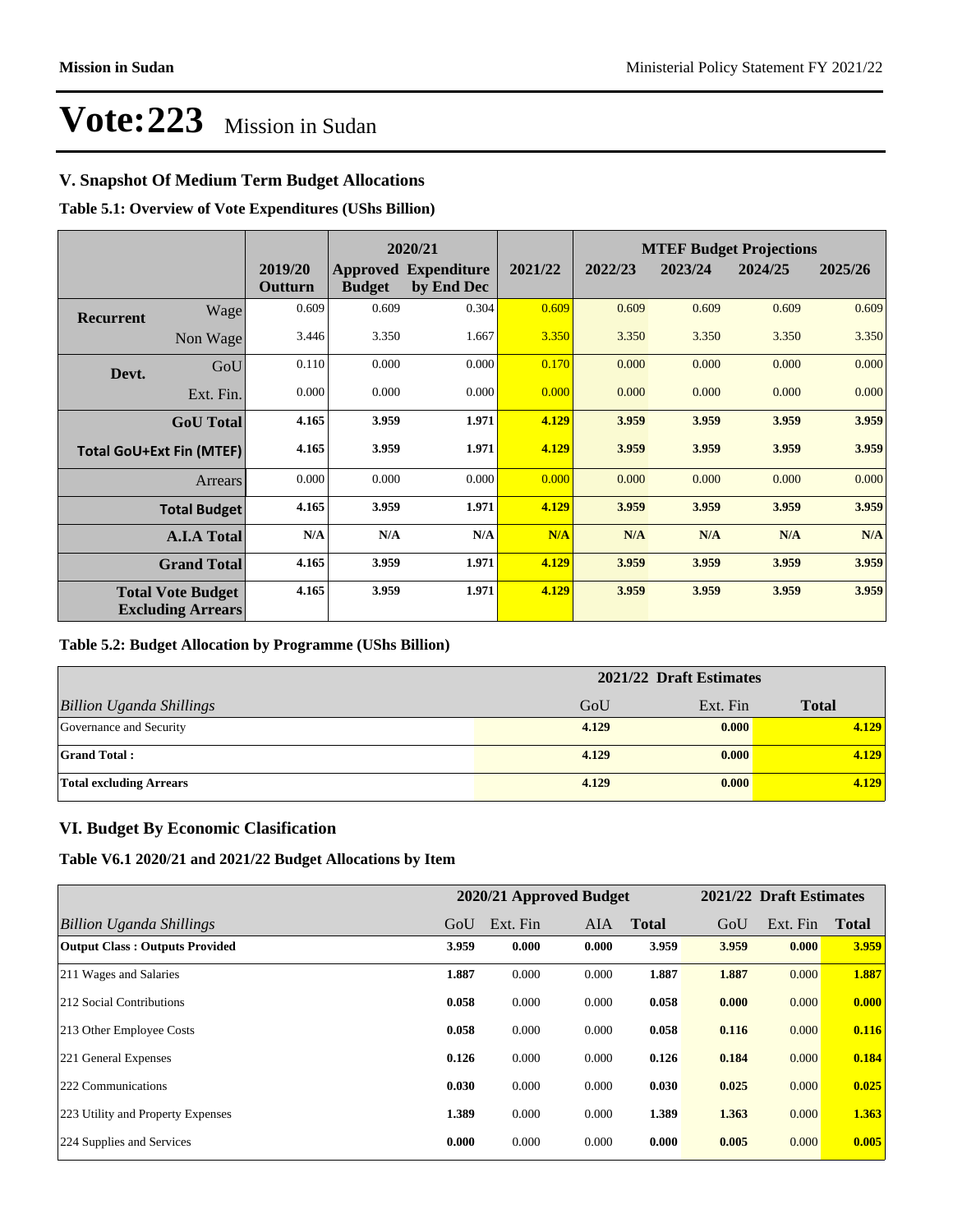| 226 Insurances and Licenses            | 0.079 | 0.000 | 0.000 | 0.079 | 0.040 | 0.000 | 0.040 |
|----------------------------------------|-------|-------|-------|-------|-------|-------|-------|
| 227 Travel and Transport               | 0.261 | 0.000 | 0.000 | 0.261 | 0.261 | 0.000 | 0.261 |
| 228 Maintenance                        | 0.071 | 0.000 | 0.000 | 0.071 | 0.071 | 0.000 | 0.071 |
| 229 Inventories                        | 0.000 | 0.000 | 0.000 | 0.000 | 0.008 | 0.000 | 0.008 |
| <b>Output Class: Capital Purchases</b> | 0.000 | 0.000 | 0.000 | 0.000 | 0.170 | 0.000 | 0.170 |
| 312 FIXED ASSETS                       | 0.000 | 0.000 | 0.000 | 0.000 | 0.170 | 0.000 | 0.170 |
| <b>Grand Total:</b>                    | 3.959 | 0.000 | 0.000 | 3.959 | 4.129 | 0.000 | 4.129 |
| <b>Total excluding Arrears</b>         | 3.959 | 0.000 | 0.000 | 3.959 | 4.129 | 0.000 | 4.129 |

## VII. Budget By Sub-Subprogramme, Department And Project

### **Table V7.1: Past Expenditure Outturns and Medium Term Projections by Sub-SubProgramme,Department and Project**

| Billion Uganda shillings                            |                              | FY 2020/21                |                                   |                                             |         | <b>Medium Term Projections</b> |         |         |
|-----------------------------------------------------|------------------------------|---------------------------|-----------------------------------|---------------------------------------------|---------|--------------------------------|---------|---------|
|                                                     | <b>FY 2019/20</b><br>Outturn | Approved<br><b>Budget</b> | <b>Spent By</b><br><b>End Dec</b> | 2021-22<br><b>Proposed</b><br><b>Budget</b> | 2022-23 | 2023-24                        | 2024-25 | 2025-26 |
| <b>52 Overseas Mission Services</b>                 | 4.165                        | 3.959                     | 1.971                             | 4.129                                       | 3.959   | 3.959                          | 3.959   | 3.959   |
| 01 Headquarters Khartoum                            | 4.055                        | 3.959                     | 1.971                             | 3.959                                       | 3.959   | 3.959                          | 3.959   | 3.959   |
| 0405 Strengthening Mission in Sudan                 | 0.110                        | 0.000                     | 0.000                             | 0.000                                       | 0.000   | 0.000                          | 0.000   | 0.000   |
| Retooling of Mission in Khartoum -<br>1719<br>Sudan | 0.000                        | 0.000                     | 0.000                             | 0.170                                       | 0.000   | 0.000                          | 0.000   | 0.000   |
| <b>Total for the Vote</b>                           | 4.165                        | 3.959                     | 1.971                             | 4.129                                       | 3.959   | 3.959                          | 3.959   | 3.959   |
| <b>Total Excluding Arrears</b>                      | 4.165                        | 3.959                     | 1.971                             | 4.129                                       | 3.959   | 3.959                          | 3.959   | 3.959   |

## **VIII. Sub-SubProgramme Performance and Medium Term Plans**

### **Table V8.1: Sub-SubProgramme Outcome and Outcome Indicators**

|                             | <b>Sub-SubProgramme:</b> 52 Overseas Mission Services                                                                                                                                                                                                                                                                                                                                                                                                                                                                                                                                                                                                                                                 |                                                                                                |  |  |  |
|-----------------------------|-------------------------------------------------------------------------------------------------------------------------------------------------------------------------------------------------------------------------------------------------------------------------------------------------------------------------------------------------------------------------------------------------------------------------------------------------------------------------------------------------------------------------------------------------------------------------------------------------------------------------------------------------------------------------------------------------------|------------------------------------------------------------------------------------------------|--|--|--|
| Objective:                  | The Mission aims to:<br>1. Promote Regional and International peace and security for national stability and good neighborhood<br>2. Promote Commercial / Economic Diplomacy for increased foreign exchange earnings and youth<br>employment.<br>3. Promote Regional Integration for increased trade and commerce.<br>4. Promote International Law and Commitments<br>5. Provide Diplomatic, Protocol and Consular services to both Ugandans and foreigners.<br>6. Mobilize and empower the Ugandan Diaspora for national development.<br>7. Promote Uganda's Public Diplomacy and enhancement of her image in Countries of accreditation.<br>8. Strengthen the Institutional Capacity of the Mission. |                                                                                                |  |  |  |
| <b>Responsible Officer:</b> | <b>Accounting Officer</b>                                                                                                                                                                                                                                                                                                                                                                                                                                                                                                                                                                                                                                                                             |                                                                                                |  |  |  |
| <b>Outcome:</b>             |                                                                                                                                                                                                                                                                                                                                                                                                                                                                                                                                                                                                                                                                                                       | Enhanced National security development, the country's image abroad and well being of Ugandans. |  |  |  |
|                             | 1. Improved regional and International Relations                                                                                                                                                                                                                                                                                                                                                                                                                                                                                                                                                                                                                                                      |                                                                                                |  |  |  |
|                             |                                                                                                                                                                                                                                                                                                                                                                                                                                                                                                                                                                                                                                                                                                       | <b>Performance Targets</b>                                                                     |  |  |  |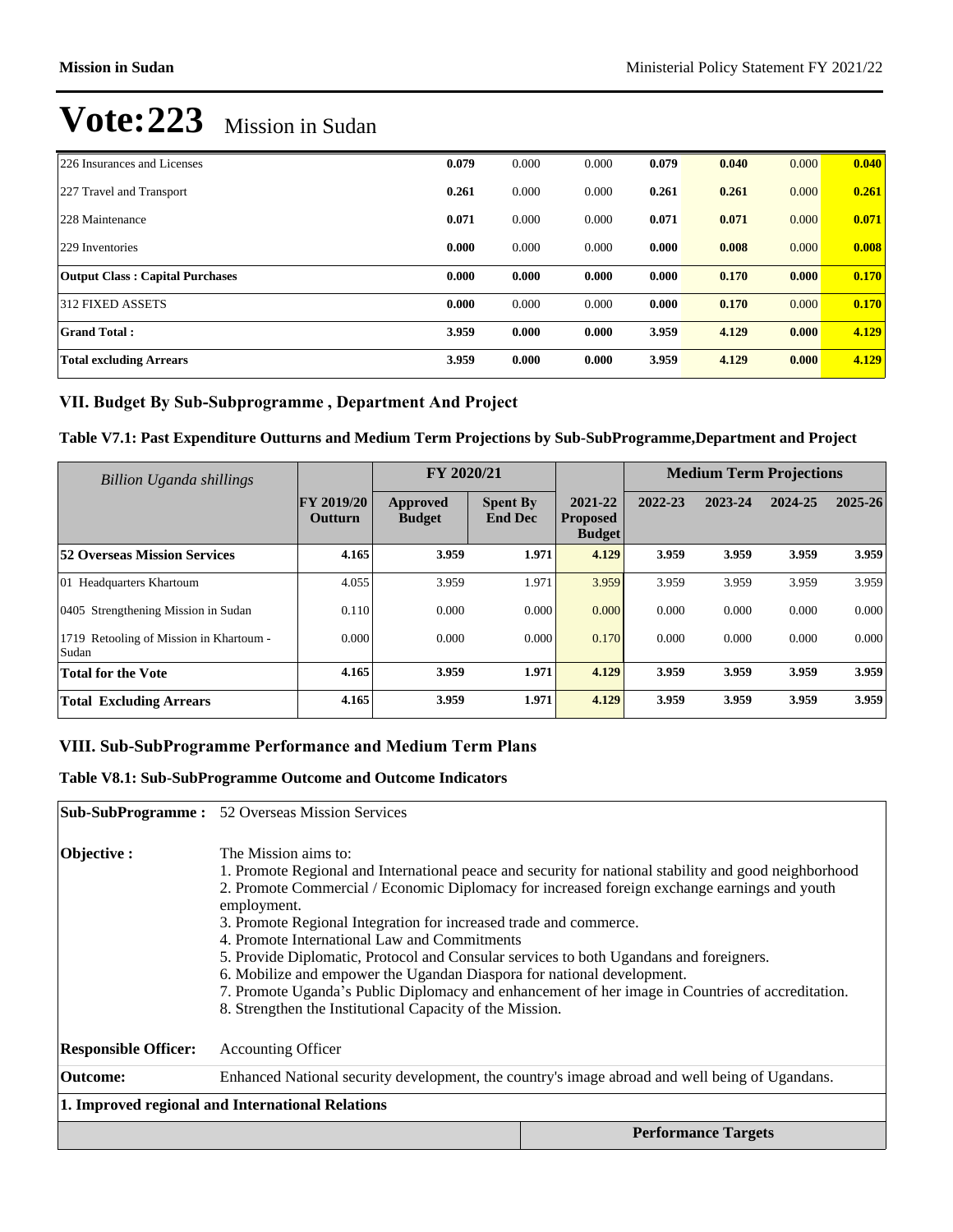| <b>Outcome Indicators</b>                                                |                 |                  | 2021/22        | 2022/23           | 2023/24    |
|--------------------------------------------------------------------------|-----------------|------------------|----------------|-------------------|------------|
|                                                                          | <b>Baseline</b> | <b>Base year</b> | <b>Target</b>  | <b>Projection</b> | Projection |
| • Number of cooperation frameworks negotiated and concluded.             | $\overline{c}$  | 2019             | $\overline{2}$ | $\overline{c}$    | 1          |
| • Percentage change of foreign exchange inflows                          | 2%              | 2019             | 1%             | 2%                | 3%         |
| • Rating of Uganda's image abroad                                        | Good            | 2019             | Good           | Good              | Good       |
| Department: 01 Headquarters Khartoum                                     |                 |                  |                |                   |            |
| <b>Budget Output: 01 Cooperation frameworks</b>                          |                 |                  |                |                   |            |
| No. of Multilateral cooperation frameworks negotiated or signed          |                 |                  |                | $\mathbf{1}$      |            |
| No. of Bilateral cooperation frameworks negotiated or signed.            |                 |                  | $\overline{2}$ | $\mathbf{1}$      |            |
| <b>Budget Output: 02 Consulars services</b>                              |                 |                  |                |                   |            |
| No. of official visits facilitated                                       |                 |                  | $\overline{2}$ | 3                 |            |
| Number of Visas issued to foreigners travelling to Uganda.               |                 | 550              | 600            | 700               |            |
| Budget Output: 04 Promotion of trade, tourism, education, and investment |                 |                  |                |                   |            |
| No. of foreign Tourism promotion engagements.                            |                 |                  | 6              | $\overline{7}$    | 9          |
| No. of scholarships secured.                                             |                 |                  | 50             | 70                | 100        |
| No. of export markets accessed.                                          |                 |                  | 3              | 3                 | 3          |

# **IX. Major Capital Investments And Changes In Resource Allocation**

### **Table 9.1: Major Capital Investment (Capital Purchases outputs over 0.5Billion)**

N/A

### **X. Vote Challenges and Plans To Improve Performance**

### **Vote Challenges**

Political instability in the Republic of Sudan that eventually led to a coup made it hard to implement most planned activities.

Lack of access to basic needs such as the internet making accessibility and communication very hard.

Worsening economic conditions in Sudan. Scarcity of essential needs such as Fuel which made mobilization very difficult

Ugandans have failed to respond positively to trade fairs organised in Sudan

### **Plans to improve Vote Performance**

Continue to hold good diplomatic relations with Sudan and Countires of accreditation

Lobby for additional funding from MoFPED to procuure ICT infrastructure and other requirements for the Mission

Actively involve the Ugandan Diaspora activities to improve relations with diaspora communities

# **XI Off Budget Support**

**Table 11.1 Off-Budget Support by Project**